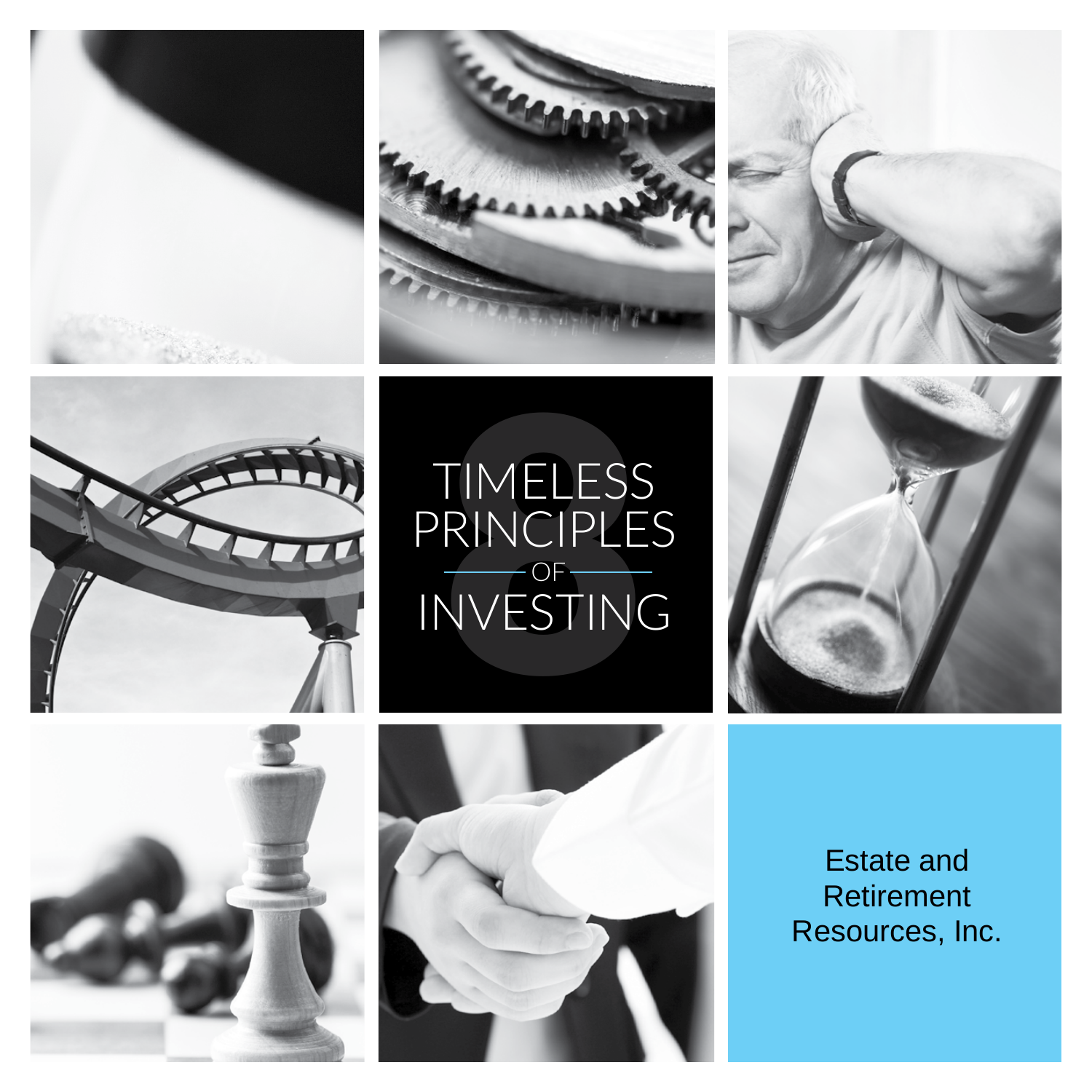# **FOCUS ON WHAT YOU CAN CONTROL**

**CONTROL**<br>ions, economic<br>s can influence<br>nstead of worr<br>ands, focus on Market movements, business decisions, economic events, politics, interest rates—many factors can influence the performance of your investments. Instead of worrying about events that are out of your hands, focus on what's in your control.

Build an investment strategy that reflects your goals, time horizon and risk tolerance.

Diversify. But remember diversification is an approach to help manage investment risk. It does not eliminate the risk of loss if security prices decline.

Manage your tax situation.

# **PUT TIME ON YOUR SIDE**

ed long-term in<br>classes have p<br>that past perfo<br>ind individuals The financial markets have rewarded long-term investors. The chart shows how various asset classes have performed over time. Keep in mind, however, that past performance does not guarantee future results and individuals can't invest directly in an index.



# **TUNE OUT THE NOISE**

tainty, and dou<br>ed investor. So<br>goad you into<br>ough we live in<br>on overload ca News cycles driven by fear, uncertainty, and doubt can challenge even the most disciplined investor. Some headlines spark anxiety, while others try to goad you into chasing the hottest fads and trends. Although we live in an era of seemingly infinite data, information overload can cause you to reconsider investment decisions.



# **DON'T TRY TO TIME MARKETS**

**TS**<br>ing to predict f<br>ling decisions. \<br>, it can be very<br>the bottom to<br>uess wrong, mis<br>roach is to focu<br>ide out the nat Market timing is the strategy of trying to predict future market movements to time buying and selling decisions. When markets are rallying or pulling back, it can be very tempting to try to seek out the top to sell or the bottom to buy. The problem is that investors usually guess wrong, missing out on the best market days. Another approach is to focus on time in the markets, which may let you ride out the natural market cycles and focus on your long-term goals.

## **3 WAYS TO MANAGE MONEY**

### **Determine Your Time Horizon**

Understanding your time horizon is a critical first step in determining what type of investments may fit your overall strategy.

## **Be Patient, Not Reactive**

It's natural for markets to fluctuate. During periods of volatility, focus on managing your emotions rather than making changes to your portfolio.

## **Start Early**

The earlier you start, the greater the compounding potential. If you start saving and investing early, you may gain an advantage over someone who waits to save and invest.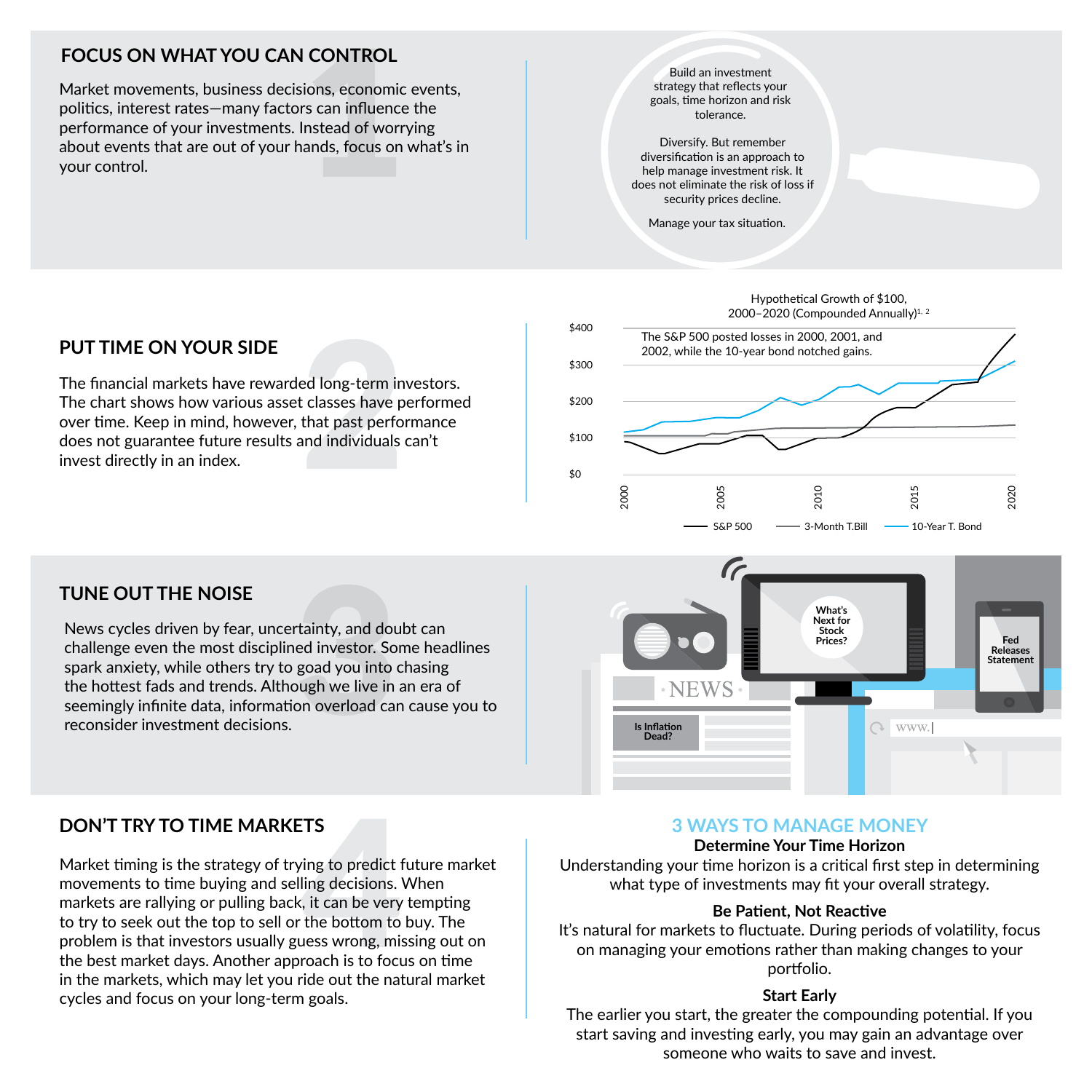**UNDERSTAND ALL FORMS OF RISK**<br>Market risk-- or the risk of your portfolio losing value of<br>factors such changing market conditions-- isn't the on<br>of risk to be concerned about. Personal risk, such as lo<br>lifespans and risin Market risk-- or the risk of your portfolio losing value due to factors such changing market conditions-- isn't the only type of risk to be concerned about. Personal risk, such as longer lifespans and rising healthcare costs, means that Americans needs to consider a variety of factors as they prepare for retirement. Understanding risk as it relates to your time horizon and investing goals is critical to a financial strategy.



**AVOID THE EMOTIONAL ROLLER COASTER**<br>Emotional decision making can lead to making the wre<br>at the wrong time. A Dalbar study found that while the<br>returned 9.85% for the 20-year period ending in 2015<br>investor fared worse, se Emotional decision making can lead to making the wrong decision at the wrong time. A Dalbar study found that while the S&P 500 returned 9.85% for the 20-year period ending in 2015, the average investor fared worse, seeing a return of only 5.19% during the same period. Emotional decision making was one of the factors that contributed to the difference in performance.<sup>3</sup>

**THE COST OF PROCRASTINATION**<br>The sooner you begin investing, the longer your mone<br>for you. Let's look at two hypothetical investors, Sally :<br>and Dave Delays. When Sally turns 50, she starts cont<br>\$25,000 a year to an accou The sooner you begin investing, the longer your money can work for you. Let's look at two hypothetical investors, Sally Starts and Dave Delays. When Sally turns 50, she starts contributing \$25,000 a year to an account that earns a hypothetical 6%. After 10 years, she stops making payments. Dave puts off his investing program. At age 60, he begins setting aside \$25,000 a year into an account that earns a hypothetical 6%. Though both have contributed equal amounts, Sally has the magic of compound interest working for her. When they both reach age 70, Sally's







**DELEGATE THE DETAILS**<br>Financial professionals may help you create a customi<br>portfolio strategy that's built around your unique goal<br>we can't control markets, we can help you use them to<br>your long-term financial goals. Financial professionals may help you create a customized portfolio strategy that's built around your unique goals. Though we can't control markets, we can help you use them to pursue your long-term financial goals.